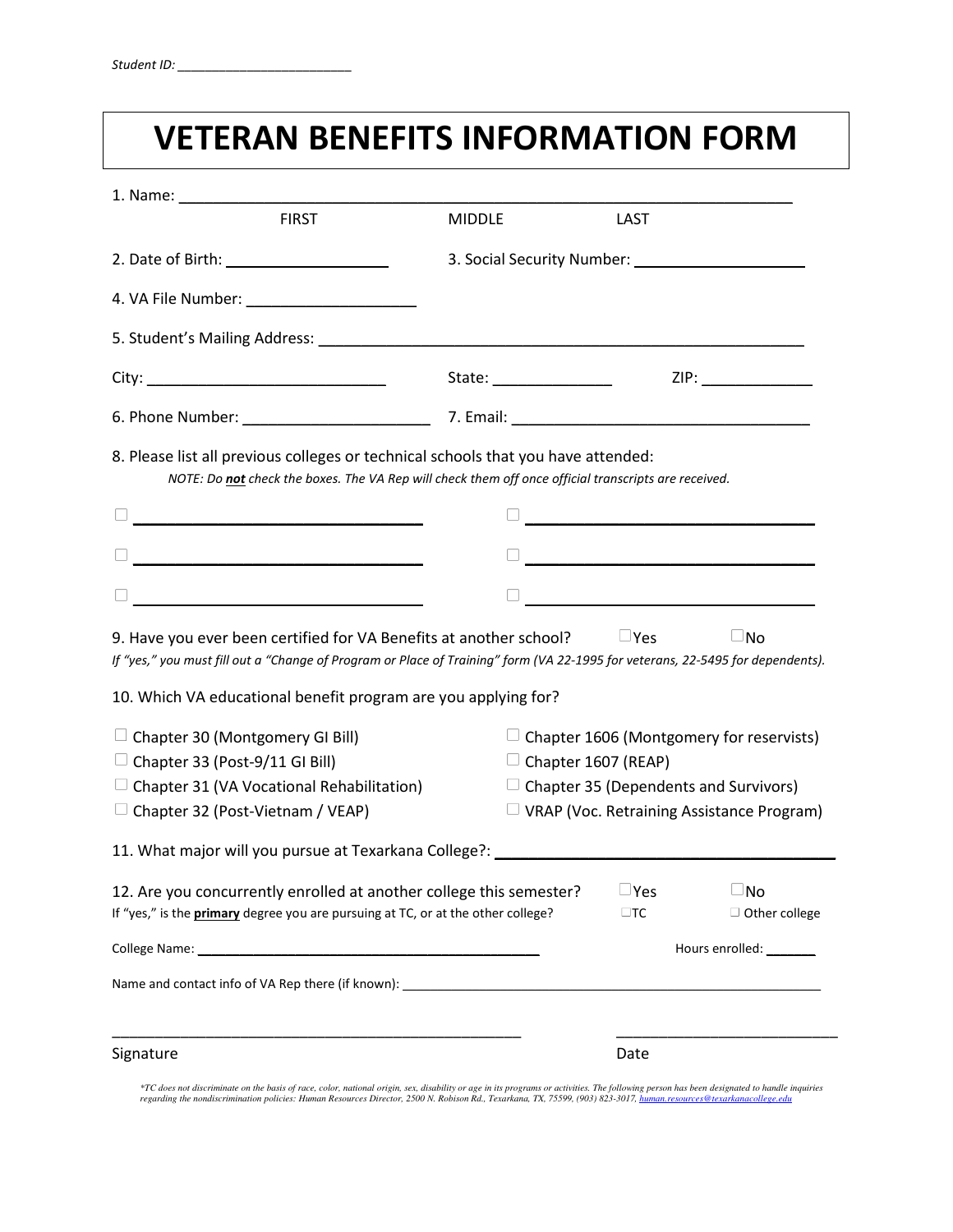*Student ID: \_\_\_\_\_\_\_\_\_\_\_\_\_\_\_\_\_\_\_\_\_\_\_\_\_*

# **VA BENEFIT CONDITIONS AND "QUIRKS"**

By signing this sheet, you indicate that you understand the following requirements, policies, and "quirks" associated with the GI Bill and related educational benefits through the VA.

#### **PAYMENT, ATTENDANCE, AND MAJORS**

- **The VA will ONLY pay for courses that apply directly to your degree plan**. Anything not on your degree plan is considered an "excessive elective" and can't count toward your certified hours. If you wish to take an excess elective and want to be paid full time (or receive full-time BAH for students receiving Ch. 33), you must take at least 12 credit hours that will apply to your degree plan that semester.
- The VA will not pay benefits to a student who is not "in pursuit." If you simply stop attending classes, you are no longer entitled to payment, and **you may owe the VA a significant debt** at the end of the semester. If you cannot attend, you need to *formally drop* in the Admissions Office and *let the campus VA Rep know about it*. Good communication with the campus VA Rep may result in a lowered or cancelled debt, but they can't put in a good word for you if you don't keep them informed.
- New VA students may attend one semester "undecided" on a major if they have a freshman standing (29 credit hours or less), but they must declare a major at the end of their first semester to be re-certified. All students with a sophomore standing (30 credits or more) must declare a major prior to certification. No exceptions are made for transfer students!
- Students using Post-9/11 GI Bill must attend *over half-time* (at least 7 hours in fall/spring) to receive BAH.

#### **QUIRKS RELATING TO ONLINE COURSES**

- The VA will pay for developmental courses if testing shows you have a need for them, but **ONLY** if they are taken in-person. Online developmental classes cannot be certified.
- The VA will pay for online courses taken for college-level credit, whether through Texarkana College directly or through VCT (Virtual College of Texas). However, they will not pay for the reservation fee for VCT courses; that must be paid out-of-pocket.
- Students attending under the Post-9/11 GI Bill (Chapter 33) who take all of their coursework online will receive a BAH equal to half the national average.

#### **TRANSFER STUDENTS AND "REPEATS"**

- *TRANSFER STUDENTS:* The TC Admissions Office must receive **official transcripts** from all prior colleges by the end of your first semester here, or you will not be recertified – no exceptions!
- **Once you have completed a course with a "D" or better, VA will not pay for you to re-take it**. The only exceptions are when a passing grade is absolutely required to advance in your program (ex. developmental classes, some nursing courses).

\*\*\**I understand and agree to the requirements and policies listed above.*\*\*\*

**Signature:** \_\_\_\_\_\_\_\_\_\_\_\_\_\_\_\_\_\_\_\_\_\_\_\_\_\_\_\_\_\_\_\_\_\_\_\_\_\_\_\_\_\_\_\_\_\_\_\_ **Date:** \_\_\_\_\_\_\_\_\_\_\_\_\_\_\_\_\_\_

\*TC does not discriminate on the basis of race, color, national origin, sex, disability or age in its programs or activities. The following person has been designated to handle inquiries regarding the nondiscrimination *policies: Human Resources Director, 2500 N. Robison Rd., Texarkana, TX, 75599, (903) 823-3017[, human.resources@texarkanacollege.edu](mailto:human.resources@texarkanacollege.edu)*